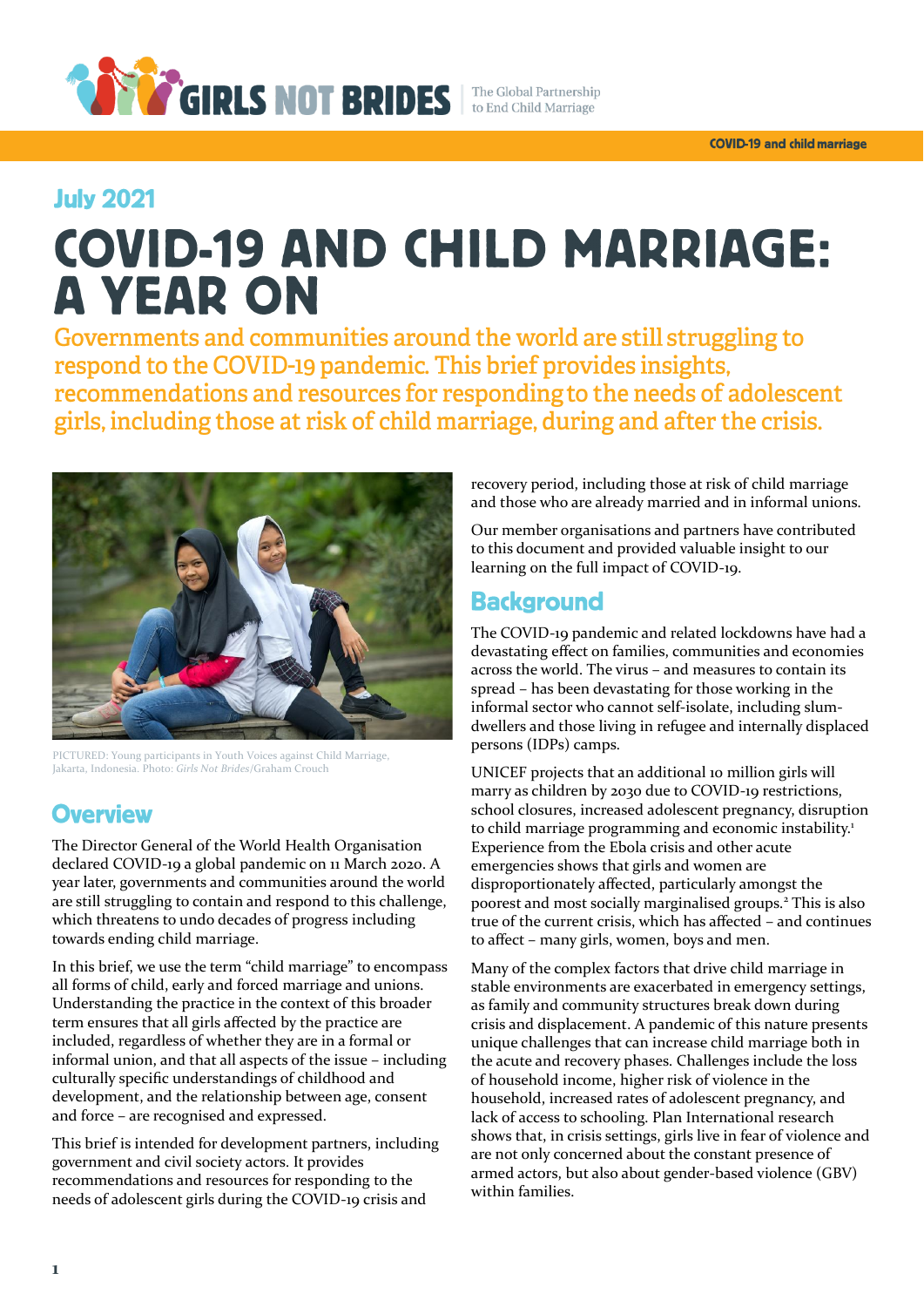The breakdown of social networks can also heighten families' and communities' desire to control girls' sexuality and promote patriarchal notions of purity. Marriage may be perceived to protect girls and their families from the social stigma that can result from experiencing rape or sexual assault.<sup>3</sup> Parents might marry their daughters out of fear of pre-marital pregnancy or relationships, which can bring shame on the family.<sup>4</sup>

# **Mitigating the immediate and long**term impacts

Child marriage and the needs of adolescent girls are often overlooked in crisis situations. Through all stages of the COVID-19 crisis, urgent action is needed to prevent and respond to the risks faced by girls and women, including child marriage. The protection of the human rights of all – especially those in situations that make them most vulnerable – must be central to all aspects of the COVID-19 response, from crisis to recovery.

#### **Short-term recommendations**

Governments should take steps to mitigate the unintended impacts of public health measures implemented to bring case numbers down, such as lockdowns and quarantine. They should:

- **Implement distance learning** for girls and boys affected by school closures.
- **Adapt the school year** when schools return eg, shortening summer holidays – to allow pupils to catch up on missed learning.
- **Recognise sexual and reproductive health** (SRH) care as essential, and adapt SRH programming to overcome barriers to access. This includes implementing telemedicine to deliver home-based care, and integrating SRH into other COVID-19 mitigation actions such as immunisation and food delivery programmes.
- **Provide economic relief** for the poorest households who are most affected by stay-at-home orders through one-off or regular cash payments to offset loss of daily earnings.

#### **Longer term recommendations**

- **Uphold human rights in times of crisis.** All those involved in the humanitarian response and recovery period should ensure their activities do not lead to – or perpetuate – discrimination, abuse, violence, neglect or exploitation, including child marriage.
- **Governments and those involved in the COVID-19 response must take the needs of adolescent girls into account.** Programming should be comprehensive and cross-sectoral and address both lifesaving, immediate needs and promote long-term resilience, including of adolescent girls. Prevention and protection needs – particularly those rooted in harmful gender norms – should also be prioritised, and the response

should be informed by an analysis of gender inequalities and by sex- and age-disaggregated data.

- **Invest in girls' education, SRH care and psychosocial support – regardless of marital status should be scaled up.** Girls should be able to access youth-friendly contraception, abortion and maternal health services and comprehensive sexuality education training, and be supported to return to school.
- **Consult girls and women during the full cycle of preparedness, risk mitigation and response** – from needs assessments to the design of interventions, and the monitoring of effectiveness – including in relation to unintended impacts of physical distancing on girls and women.
- **Donors and government agencies should increase funding for civil society organisations and make it more flexible.** This should be for non-governmental organisations (NGOs) and community-based organisations (CBOs), including women-, girl- and youth-led organisations and networks, and those working on protection, gender/GBV/adolescent girls programming. Organisations working at the community level can respond quickest and most effectively to the needs of the most vulnerable girls and women, particularly during lengthy travel restrictions and when supply chains for essential services are disrupted.
- As countries begin to open up following pandemic restrictions, governments and the global community must **ensure equitable access to COVID-19 vaccinations**, including adolescent girls in rural and remote locations.



PICTURED: A young mother in Uganda. Photo: *Girls Not Brides*

# **Health and sexual and reproductive** health

One year into the crisis, the pandemic has already had a significant impact on SRH and rights.

Disruption to the delivery of and access to SRH care – including to sexually transmitted infection and HIV testing and treatment, contraception and safe abortion care – is having an impact on adolescent girls and women.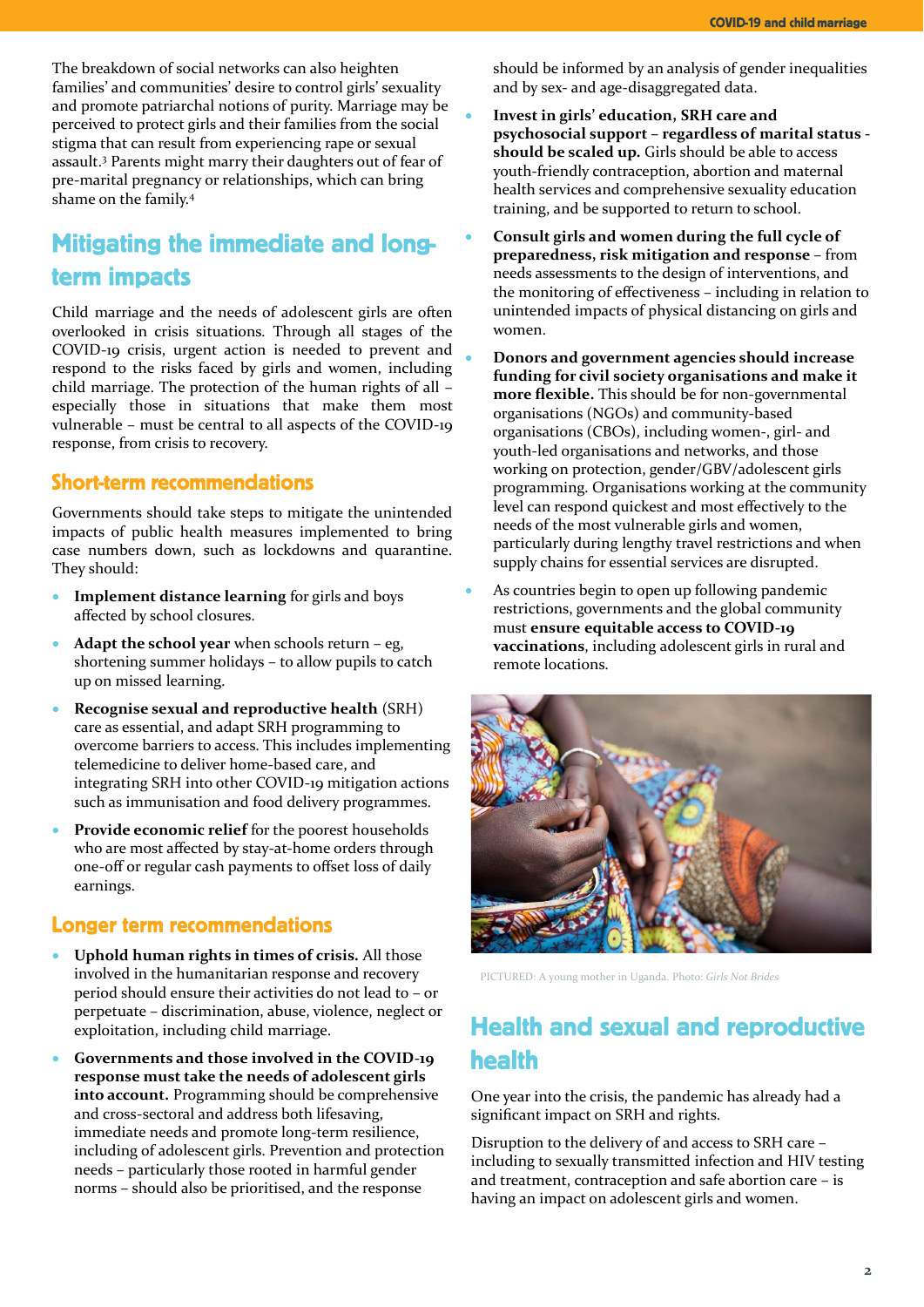Stay-at-home orders have forced clinics to shut and caused disruption to supply chains, limiting the availability of health care. Where health care is available, girls may be unable to physically access it due to restrictions on their mobility. Marie Stopes Reproductive Choices – one of the world's largest SRH care providers, operating in 37 countries – served 1.9 million fewer women in 2020 than originally forecast due to COVID-19 disruptions. They estimate that this alone will lead to 900,000 unintended pregnancies in the countries they work in. 5 Increased adolescent pregnancy among unmarried girls is likely to increase pressure on girls to marry early.

Pregnancy is significantly riskier for girls under the age of 20 and is both a cause and a consequence of child marriage globally. A systematic review of the global evidence carried out in March 2021 found that maternal and foetal outcomes have worsened during the pandemic, with an increase in maternal deaths, stillbirths, ruptured ectopic pregnancies, and maternal depression, with the increase in maternal mortality observed only in lower and middle-income countries. The increase in poor maternal health outcomes has likely been driven by reduced access to health care, including reduced hospital births, increased pregnancyrelated anxiety, reduced attendance of routine and emergency maternal health appointments, and reduced availability of skilled maternity staff who may have been redeployed to assist with COVID response and mitigation.<sup>6</sup> Technological solutions in higher income settings have created unequal access to care; where routine ante- and post-natal appointments have been moved online, women without access to the internet or privacy may miss out on appointments. Intimate partner violence, a leading cause of maternal death, has also increased during the pandemic.<sup>7</sup> Provisions for the clinical management of rape and sexual violence are also likely to have been disrupted.

Menstrual hygiene tends to be compromised in situations of self-isolation and reduced access to sexual and reproductive health and rights (SRHR). This is already a reality for women and girls living in poor and marginalised communities, emergency and humanitarian contexts, incarceration facilities, and for those with special needs or disabilities and/or facing other barriers. This situation is heightened when essential supplies – eg, water – run low.

The present crisis is also likely to negatively affect the fragile psychosocial health of girls and married girls because of restricted movement, physical distancing and increased domestic and care responsibilities.

#### **Recommendations**

- **Governments should recognise SRHR care as essential in times of crisis and remove barriers to access.** This can be done through, for example, allowing remote access to contraception and abortion services via telemedicine and by allowing pharmacies to provide services. SRH should also be integrated into other essential pandemic response programmes, allowing it to be offered through vaccination clinics and food package disbursal points.
- **Supply chains should prioritise SRH products.** This should include contraception, safe abortion supplies,

and menstrual health items, which are central to girls' health and autonomy and critical in addressing child marriage.

- **Adolescent girls should have access to relevant information** about how to prevent and respond to the pandemic in ways they can understand, including in relation to regular handwashing and positive hygiene behaviours, including menstrual hygiene.
- **Maternal health care should be prioritised and maternal healthcare workers – like midwives and obstetricians – should be exempt from redeployment.** Where maternity appointments are moved online, in-person appointments should be offered to girls and women who are unable to attend virtually. Girls and women should be allowed a partner to be present during childbirth.
- **Pregnant girls and women with respiratory illnesses must be treated as a high priority due to their increased risk of adverse outcomes.** Antenatal, neonatal and maternal health units must be segregated from identified COVID-19 wards and cases.
- **Distance education interventions delivered during the closure of schools should prioritise comprehensive sexuality education for girls and boys as part of the curriculum.**

## **Education**

According to UNESCO, 180 countries had implemented nationwide school and university closures by the end of March 2020. This affected over 87% of world's student population. A [study](https://rutgers.international/news/news-archive/rutgers-studycovid-19-measures-have-huge-impact-all-aspects-young-peoples-lives?destination=node/623) on the impact of COVID-19 on the lives of young people in Africa and Asia confirmed the greater risk of sexual exploitation, abuse and child marriage when schools are closed in development or humanitarian settings. It reports that increases in child marriage during the pandemic is highest among girls no longer in school.<sup>8</sup>

School closures will also have long-term impacts on girls' futures – particularly for those from the most marginalised families – if they are unable to return after prolonged absence. Education may become unaffordable due to economic distress because girls have married or become pregnant.

In many countries, households do not have access to the internet or television. This must be taken into account when developing distance learning approaches. Girls are often required to look after younger siblings, which may also impact their ability to continue studies through online schooling, where this is available.

#### **Recommendations**

• **Governments should support continued learning** by investing in inclusive gender-responsive distance education methods, such as radio broadcasts.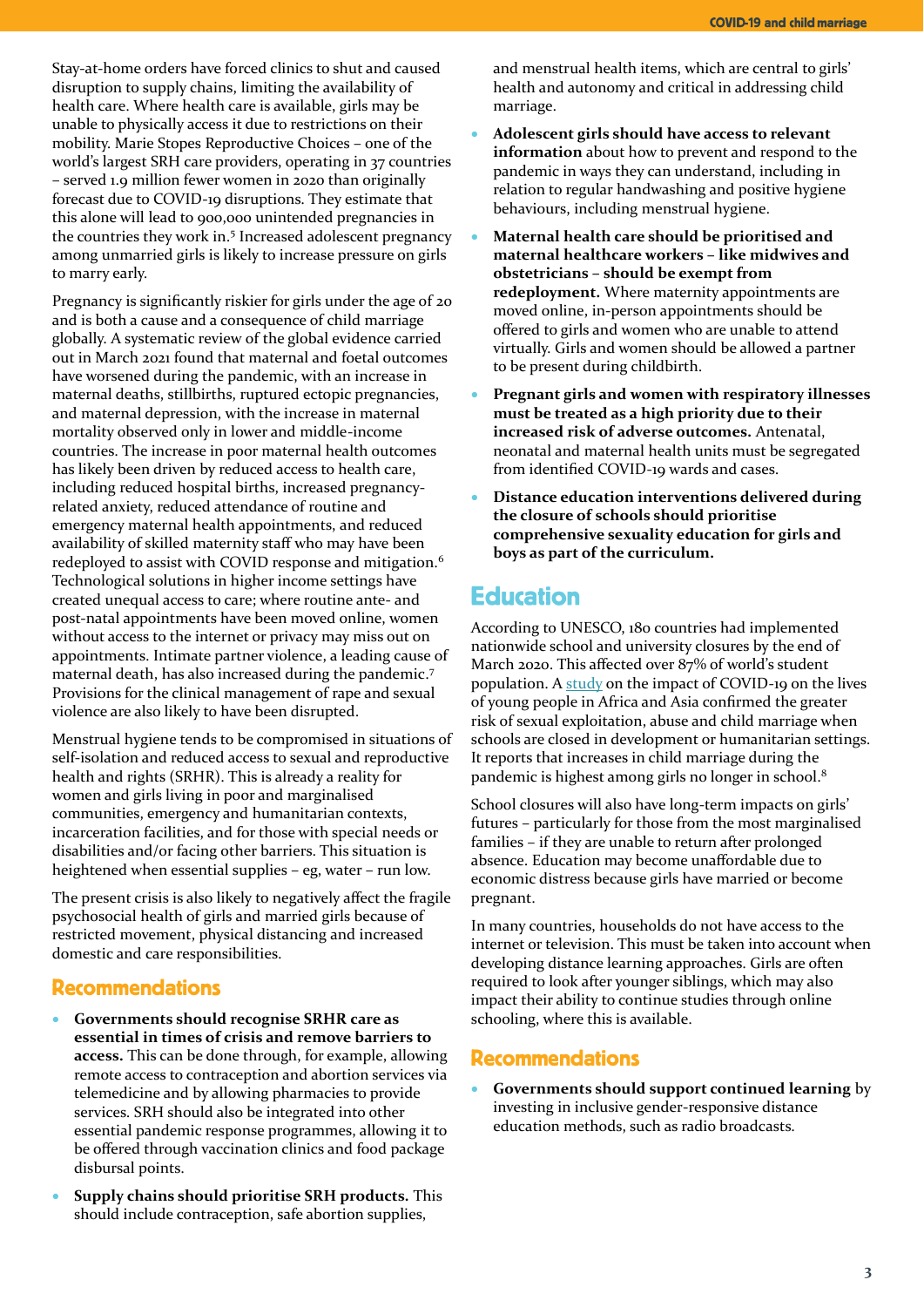- **Put in place safeguarding measures to prevent online harassment**, bullying and other types of cyber violence on online platforms.
- **Continue community sensitisation as part of distance learning** to ensure that parents, leaders and other community members are aware of the importance of girls' education.
- **Ensure adolescent girls (and boys) have continued access to comprehensive sexual education (CSE), SRHR information and referrals** to services as part of distance learning while schools are closed.
- **Provide training for education and other support workers** to ensure they have the knowledge and skills needed to recognise and prevent violence against girls and the risk of child marriage, through safe referral practices and protection services.
- **When schools reopen, support pregnant girls, married girls and young mothers to return to education.** This might involve flexible learning, catchup courses and accelerated learning opportunities. It may also involve checking school enrolment lists to identify and follow up with those girls who have not returned to school.
- **As far as possible, consult girls and young women throughout the response.**
- **Involve girls in shaping decisions about their education.**

# **Gender-based violence and** protection of children

Before COVID-19, one in three women worldwide experienced physical and/or sexual violence by an intimate partner or other perpetrator in their lifetime. <sup>9</sup> Violence against women tends to increase during every type of emergency, including epidemics. Girls and women who are displaced, refugees or living in conflict-affected areas as well as girls living with disability, of non-binary sexual orientation, or from a caste or ethnic group considered lower-ranking are at increased risk of GBV because of systematic discrimination and denial of their rights.

There is evidence that some of the measures to prevent the spread of COVID-19 – including staying at home and physical distancing – whilst essential from a public health perspective, have led to an increase in sexual abuse and GBV. <sup>10</sup> Stay-at-home orders and quarantine measures have increased exposure of women and girls to sexual, physical, psychological and emotional violence from family members and intimate partners. United Nations Population Fund estimates that, globally, every three months of lockdown contributes an additional 15 million cases of GBV.<sup>11</sup>

Girls and women living in coercive and abusive relationships where the balance of power is significantly skewed to the husband or partner – which is often the case for married girls – have been further disempowered by COVID-19 restrictions and are less able to access services,



PICTURED: Adolescent girls at school in Rajasthan, India. Photo: *Girls Not Brides*/James Rodríguez

care and advice. Leaving an abusive relationship can be virtually impossible in lockdown.

Life-saving care and support to those who have experienced GBV – such as rape, mental health and psychosocial support – have been disrupted during pandemic responses as human and financial resources for essential services for survivors of GBV have been redirected to emergency health service provision. Access to community-based networks and justice have also been compromised. Safe spaces and shelters may be unavailable.

Pandemics such as this can increase the risk of sexual exploitation of children and child marriage. Extended crises and the social isolation of children can drive the practice of child sexual abuse further underground. School closures also place girls at greater risk of GBV – including sex for humanitarian assistance, commercial sexual exploitation, trafficking for sexual exploitation of children, and forced and child marriage. Cut off from their peer or support networks due to restrictions on movement and school closures, there are reports of adolescents who identify as queer being forced to marry or undergo other forms of conversion measures arranged by parents.<sup>12</sup>

At the same time, lack of access to child protection services and information places children at greater risk of experiencing and remaining trapped in exploitative situations that can have long-term physical and emotional consequences. The risk of online child sexual exploitation should also be considered, as more children access and spend time on the internet. The children in situations that make them most vulnerable – including those living on the streets and those already living in abusive households – require particular attention.

### **Recommendations**

- **Consider how case management systems can be adapted to identify and respond to girls at risk.**  Where GBV and child protection structures are disrupted, governments and service providers must identify new referral pathways for girls and women at risk of violence.
- **Give particular attention to the provision of child protection and GBV services for the adolescent girls**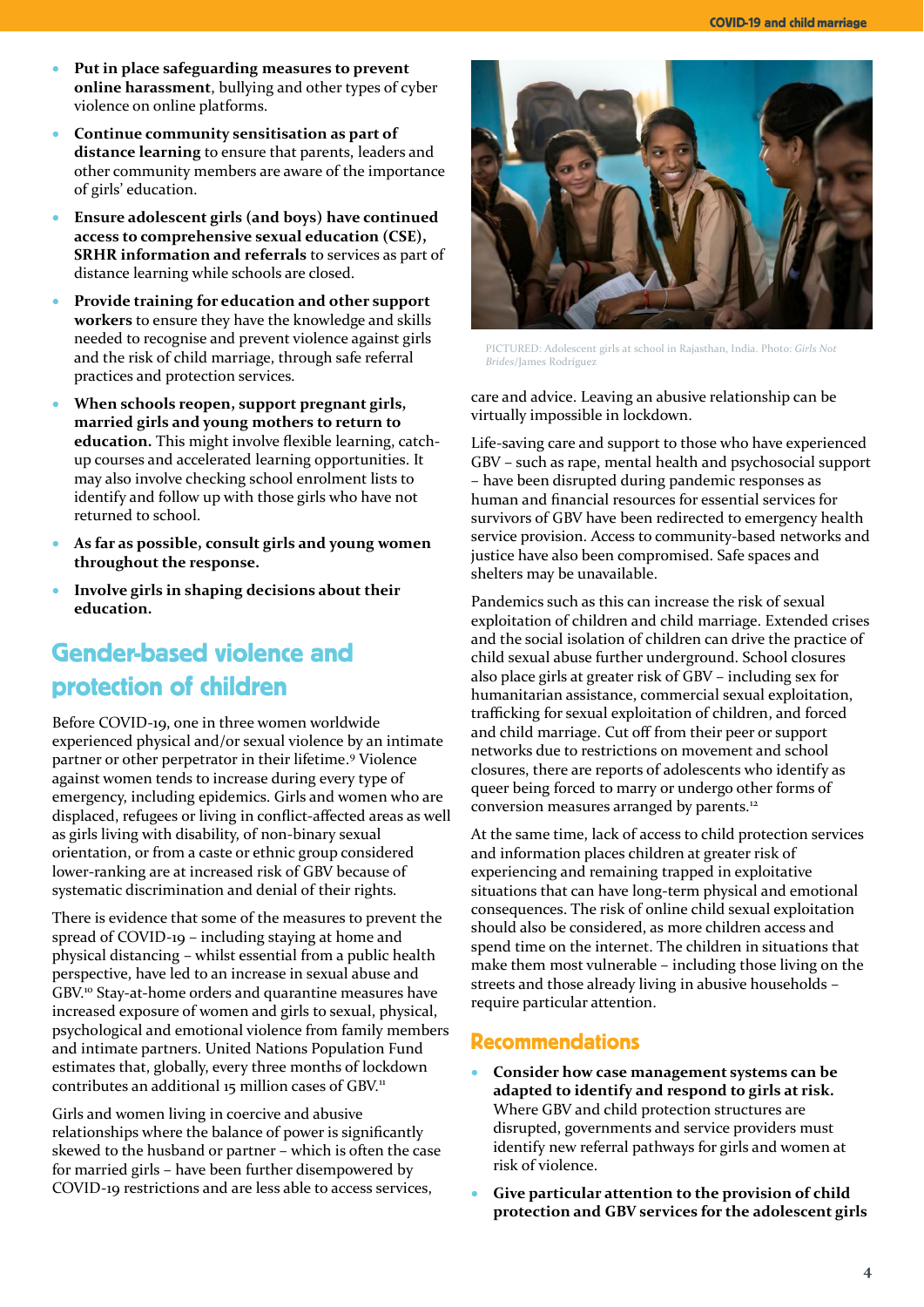**in situations that make them the most vulnerable**, including IDPs and those living in refugee camps, girls and women living with disability or who have gender non-conforming identities. Conduct gender and risk analyses of response efforts and give high priority to meaningful consultation at all stages of response efforts using existing guidance<sup>13</sup> with girls and women. Support grassroots women's organisations that have contextspecific expertise and deep understanding of girls' and women's specific risks and needs.<sup>14</sup>

- **Where physical distancing policies are in place, consider adapting life skills and girl empowerment programmes** through distance learning, using radio or online platforms.
- **Where online platforms are used, consider safeguarding measures against online harassment**, bullying and other types of cyber violence.<sup>15</sup>
- **Increase the provision of virtual and telephonebased hotlines providing psychosocial support for women and girls affected by the outbreak who have also experienced GBV.** Using mobile applications to communicate relevant messages can help girls and women report GBV and child marriage, and identify girls and women at risk.
- **Integrate GBV risk mitigation into COVID-19 response measures** to reduce exposure to GBV and ensure that humanitarian response actions and services themselves do not cause harm or increase risk of violence. Refer to the guidance on GBV risk mitigation available in the humanitarian sphere through the Inter-Agency Standing Committee GBV guidelines. 16

## **Economic impacts**

Estimates by the International Labour Organization show that some 195 million jobs could be lost globally due to the pandemic. <sup>17</sup> Most of these jobs will be lost in sectors where women workers predominate. UN Women estimates the pandemic will push 47 million more [women](https://www.unwomen.org/en/digital-library/publications/2020/09/gender-equality-in-the-wake-of-covid-19) and girls into extreme poverty.<sup>18</sup> COVID-19 is having a significant impact on economies at the national, community and household levels. In the longer term, women may be disproportionately affected by cuts to social services including health, water and sanitation, and social care.

Evidence from humanitarian contexts shows that lowincome families who lose livelihoods are often more likely to marry their daughters to alleviate economic hardship. Evidence from a multi-countr[y study](https://rutgers.international/news/news-archive/rutgers-studycovid-19-measures-have-huge-impact-all-aspects-young-peoples-lives?destination=node/623) in Africa and Asia on the pandemic's impact on the lives of young people shows families turn to child marriage as a coping strategy to reduce the number of mouths to feed and – in contexts where a bride price is paid – as a way of generating extra income, food or gifts. Other negative coping mechanisms include survival sex and child labour.<sup>19</sup>

Loss of household income due to the crisis means that even when schools reopen, girls may not return to classrooms because their families cannot pay the fees. This increases their risk of marrying before 18 and compromises their future financial independence.

In Bangladesh, it is estimated that the number of people living in poverty will double from 32 to 64 million people, accounting for 40.9% of the country's population. Already, 58.6% of girls in Bangladesh marry before they are 18,<sup>20</sup> with 44% of those married before 18 being from the richest quintile and 78.6% from the poorest quintile. Increases in poverty levels will impact the number of girls forced to marry or choosing marriage because they have no alternative.

The economic crisis impacts the public spending available for health, education and social protection at a time when demand for these services is highest. Keeping girls in school reduces child marriage. SRH services that are free, accessible and stigma-free increase the probability that girls can make informed and safe choices about their own bodies leading to fewer unplanned pregnancies, which are a major pathway to child marriage and school drop out. Despite this, even before COVID-19, [research](https://www.eurodad.org/covid19_debt1) carried out in 2018 showed an average of 10 times more public money was spent on servicing national debt obligations than on health in 46 low-income countries.<sup>21</sup> In Bangladesh, the national COVID-19 emergency response package has been financed entirely by cuts in other areas of the public budget. In addition, for each US dollar paid to creditors as debt service, Bangladesh can only afford to invest \$0.41 on public education and health care.<sup>22</sup>

#### **Recommendations**

- **Provide national, gender-responsive social protection interventions such as basic income grants and cash transfers** to reduce the risk of adolescent girls marrying as an economic coping strategy. 23
- **Ensure economic empowerment and livelihoods strategies include women and adolescent girls** and take into account women's unpaid care responsibilities.
- **Ensure health services are free at the point of care** to ensure access by the girls and women in situations that make them the most vulnerable.
- **Invest in education, family planning, fair and equal wages and social transfers.**



PICTURED: Girls take part in Rise Up's "Let Girls Lead" programme in Chimaltenango, Guatemala. Photo: *Girls Not Brides*/James Rodríguez/Arete